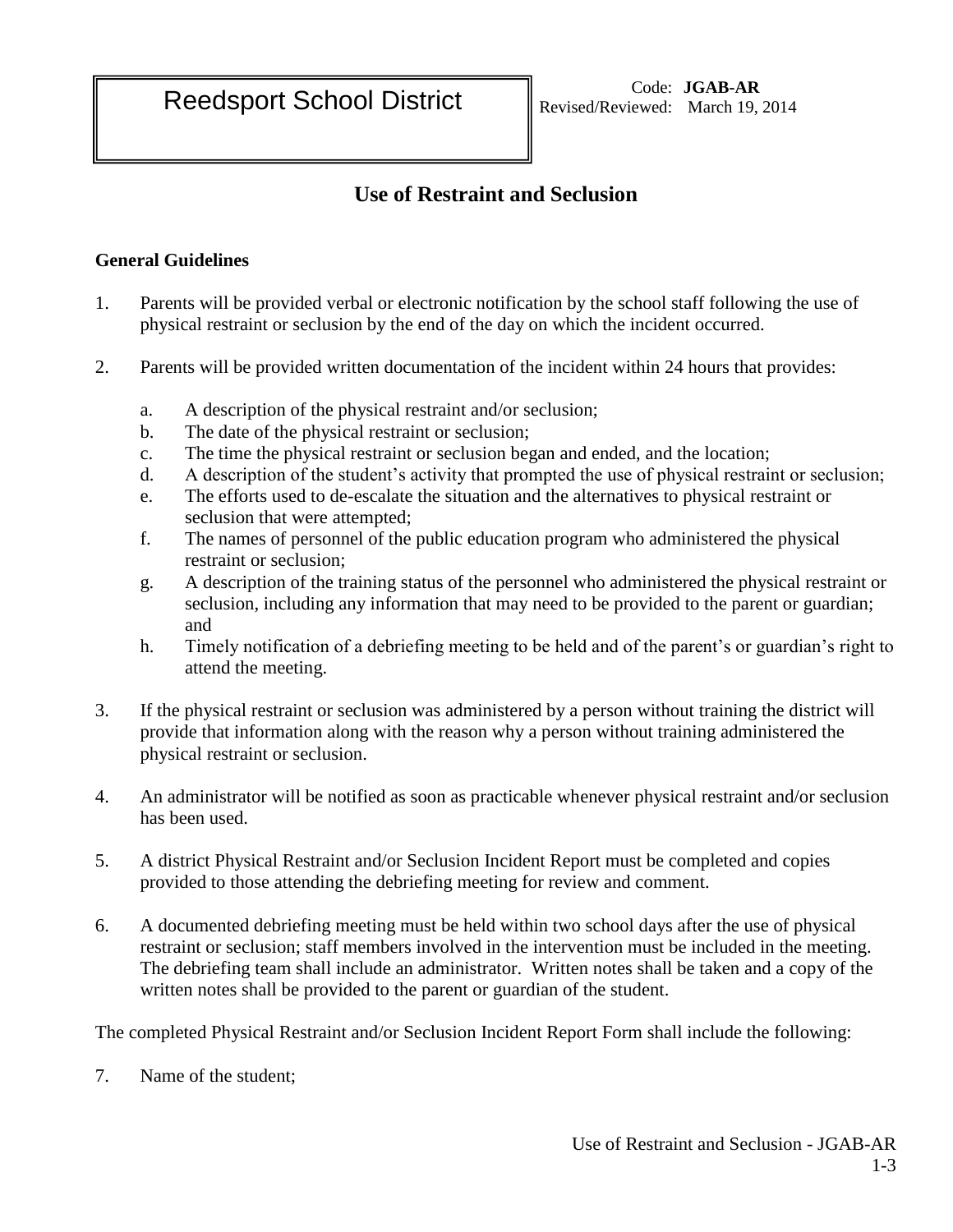- 8. Name of staff member(s) administering the physical restraint or seclusion;
- 9. Date of the physical restraint or seclusion and the time the physical restraint or seclusion began and ended;
- 10. Location of the physical restraint or seclusion;
- 11. A description of the physical restraint or seclusion;
- 12. A description of the student's activity immediately preceding the behavior that prompted the use of physical restraint or seclusion;
- 13. Efforts to de-escalate the situation and alternatives to physical restraint or seclusion that were attempted;
- 14. Information documenting parent contact and notification; and
- 15. A summary of the debriefing meeting held.

## **Physical restraint and/or seclusion as a part of a behavioral support plan in the student's Individual Education Program (IEP) or Section 504 plan.**

- 16. Parent participation in the plan is required.
- 17. The IEP team that develops the behavioral support plan shall include knowledgeable and trained personnel, including a behavioral specialist and a district representative who is familiar with the physical restraint training practices adopted by the district.
- 18. Prior to the implementation of any behavioral support plan that includes physical restraint and/or seclusion a functional behavioral assessment must be completed. The assessment plan must include an individual threshold for reviewing the plan.
- 19. When a behavior support plan includes physical restraint or seclusion the parents will be provided a copy of the district Use of Restraint and Seclusion policy at the time the plan is developed.